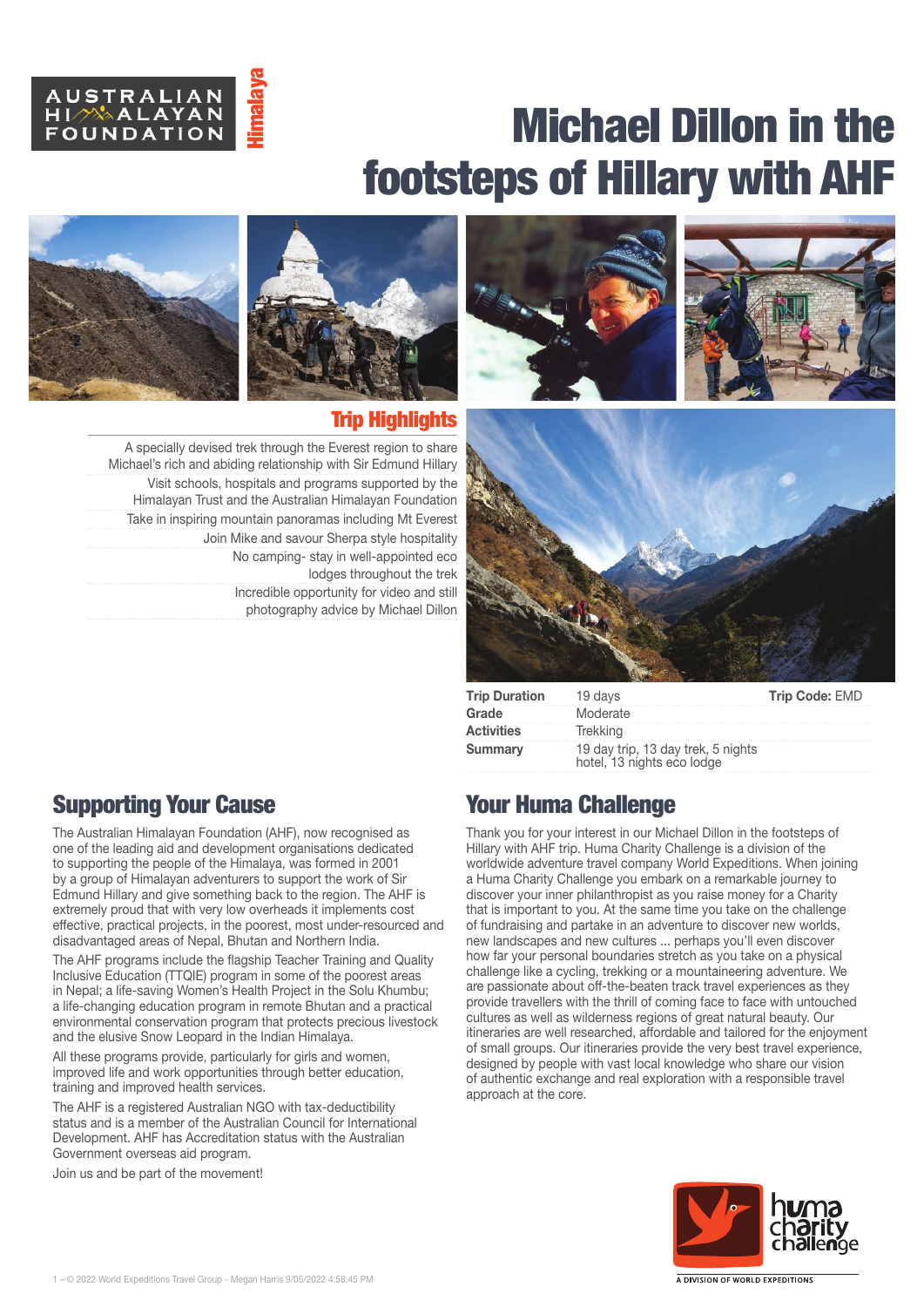

## Charity Challenge Payments

| Joining Kathmandu from:                 | \$4460                    |
|-----------------------------------------|---------------------------|
| <b>Non Refundable Registration Fee:</b> | \$200                     |
| DO - Donation:                          | \$1000                    |
|                                         | All prices are per person |

World Expeditions does not require single travellers to pay a surcharge for travelling alone. We will arrange for you to share accommodation with another traveller of the same gender and if we can not match you up we will provide a single room at no extra charge. If you prefer not to share a single supplement is payable to guarantee your own room. Please refer to our website for the additional cost.

### Trip Dates

2023 18 May - 05 Jun

### important notes

| <b>RF</b> - Registration Fee |
|------------------------------|
| <b>DO - Donation</b>         |

### Your Adventure

There could be few finer treks into the land of Sherpa and the Everest region. Michael Dillon has spent the last 40 years trekking the Upper Solu Khumbu including filming and documenting Sir Edmund Hillary during his return to a mountain region he loved. After climbing Mt Everest Hillary devoted much of his time to helping improve the quality of life and welfare of the Sherpa people to a point where they believed that Hillary had been a Sherpa in his previous incarnation. While many trek the Everest region each year, Mike's specially devised introduction to a region that he knows so well will provide a rare insight into the life of the Sherpa who live in the shadow of the world's highest mountain range.

## Cause Supported by this Huma Challenge

Since 2002 the AHF has been working to help the people of the Himalaya through improvements in education, health and conservation. The Foundation works in partnership with local NGO's and the respective communities in Nepal, Ladakh and Bhutan in long term sustainable development. By joining us in Nepal you will have an opportunity to appreciate some of the challenges facing the people who live in subsistence farming communities in the Himalaya. By joining the trip we ask you to help fundraise either through a personal donation or fundraising activities a minimum of \$1,000 to support the AHF programs. AHF will set up a fundraising page for the group and include a fundraising page for those intent on raising funds through their friends and associates. You can read more about the AHF at www. australianhimalayanfoundation.org.au

## About Your Escort

After filming Sir Edmund Hillary's Ocean to Sky Ganges jetboat journey in 1977 Michael spent cumulatively more than a year filming with Hillary in the Everest region during the 1980's while Hillary was actively building schools. He also visited the region separately on Tim Macartney Snapes Everest Sea to Summit Expedition and two Everest Ballooning Expeditions. He filmed Sir Edmund's final visit to the region in 1999 and has since been back many times leading treks and filming the Teacher Training undertaken by the Australian Himalayan Foundation. In 2022 Michael was awarded the Grand Prize of the International Alliance of mountain films for his lifetime's achievements in this field.

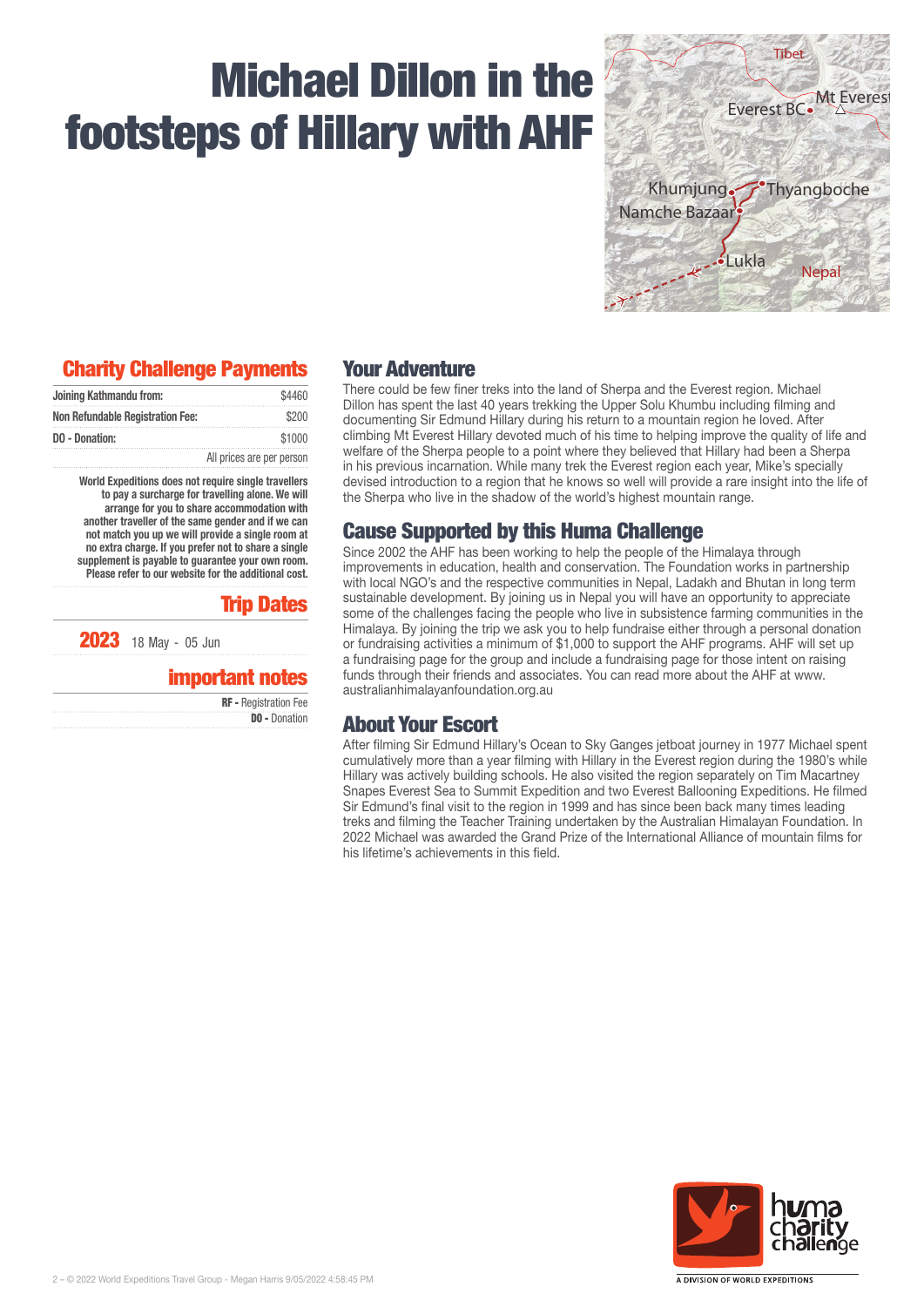

## Fast Facts

- Countries Visited:
	- **Nepal**

Visas:

Yes\*

Vaccinations: Please consult a travel vaccination specialist for up to date information

Group Size Min:

8

Group Size Max:

10

Private Groups:

Private group options are available for this trip\*

Singles:

A single supplement is available for this trip\*

Leader:

Expert local leader

Advice for people with limited mobility This trip is not suitable for people with limited mobility.

#### Brochure Reference:

Active Adventures \*Ask our staff for more information.

## Itinerary at a Glance

| DAY 1            | ARRIVE IN KATHMANDU (1330M).                                 |
|------------------|--------------------------------------------------------------|
| DAY <sub>2</sub> | SIGHTSEEING IN KATHMANDU                                     |
| DAY <sub>3</sub> | MORNING IN KATHMANDU, AFTERNOON DRIVE TO RAMECHHAP (APPROX 5 |
|                  | <b>HOURS)</b>                                                |
| DAY <sub>4</sub> | FLY FROM RAMECHHAP TO LUKLA (2800M)                          |
| DAY 5            | TO GHAT (2590M). WALK APPROX 4 HOURS.                        |
| DAY 6            | TO MONJO (2830M). WALK APPROX 3-4 HOURS.                     |
| DAY <sub>7</sub> | TO NAMCHE BAZAAR (3440M). WALK APPROX 4-5 HOURS.             |
| DAY <sub>8</sub> | IN NAMCHE BAZAAR (3440M). DAY WALKS.                         |
| DAY <sub>9</sub> | TO KHUMJUNG (3780M). WALK APPROX 3 HOURS.                    |
| <b>DAY 10</b>    | IN KHUMJUNG (3780M)                                          |
| <b>DAY 11</b>    | TO THYANGBOCHE (3820M). WALK APPROX 5 HOURS.                 |
| <b>DAY 12</b>    | TO PANGBOCHE (3930M). WALK APPROX 3-4 HOURS.                 |
| <b>DAY 13</b>    | TO PHORTSE (3810M). WALK APPROX 5 HOURS.                     |
| <b>DAY 14</b>    | TO NAMCHE BAZAAR (3440M). WALK APPROX 5 HOURS.               |
| <b>DAY 15</b>    | TO PHAKDING (2610M). WALK APPROX 4 HOURS.                    |
| <b>DAY 16</b>    | TO LUKLA (2800M). WALK APPROX 2 HOURS.                       |
| <b>DAY 17</b>    | FLY TO RAMECHHAP, DRIVE TO KATHMANDU                         |
| <b>DAY 18</b>    | SIGHTSEEING IN KATHMANDU                                     |
| <b>DAY 19</b>    | TRIP CONCLUDES KATHMANDU                                     |
|                  |                                                              |

## What's Included

- $\rightarrow$  18 breakfasts, 13 lunches and 13 dinners including all meals on trek
- $\rightarrow$  Airport transfers if arriving on day 1 and 19 or if you booked pre/post tour accommodation at the Radisson through Huma/World Expeditions
- $\rightarrow$  Return flights to/from Lukla included
- $\rightarrow$  An extra 5kg luggage allowance on Lukla flight, total 20kg
- $\rightarrow$  Expert bilingual guide<br>  $\rightarrow$  Group medical kit
- Group medical kit
- $\rightarrow$  Good quality accommodation in Kathmandu
- $\rightarrow$  Accommodation on trek in comfortable eco lodges
- $\rightarrow$  The use of a World Expeditions trek pack which includes a quality sleeping bag. down or fibre fill jacket and insulated mat (valued at over US\$500)
- $\rightarrow$  Private transportation
- $\rightarrow$  All park entrance fees and trekking permits
- $\rightarrow$  Porters to carry all personal and group equipment and porters insurance
- $\rightarrow$  Huma training manual, gear list and fundraising guidebook

## What's Not Included

- $\rightarrow$  International flights
- $\rightarrow$  Lunch & dinner in Kathmandu
- $\rightarrow$  Bottled water, aerated & alcoholic drinks<br>  $\rightarrow$  ltems of a personal nature such as phone
- Items of a personal nature such as phone calls, laundry, etc
- $\rightarrow$  Tips
- $\rightarrow$  Airport and departure taxes
- $\rightarrow$  Visa
- $\rightarrow$  Travel Insurance
- $\rightarrow$  AHF Donation \$1000

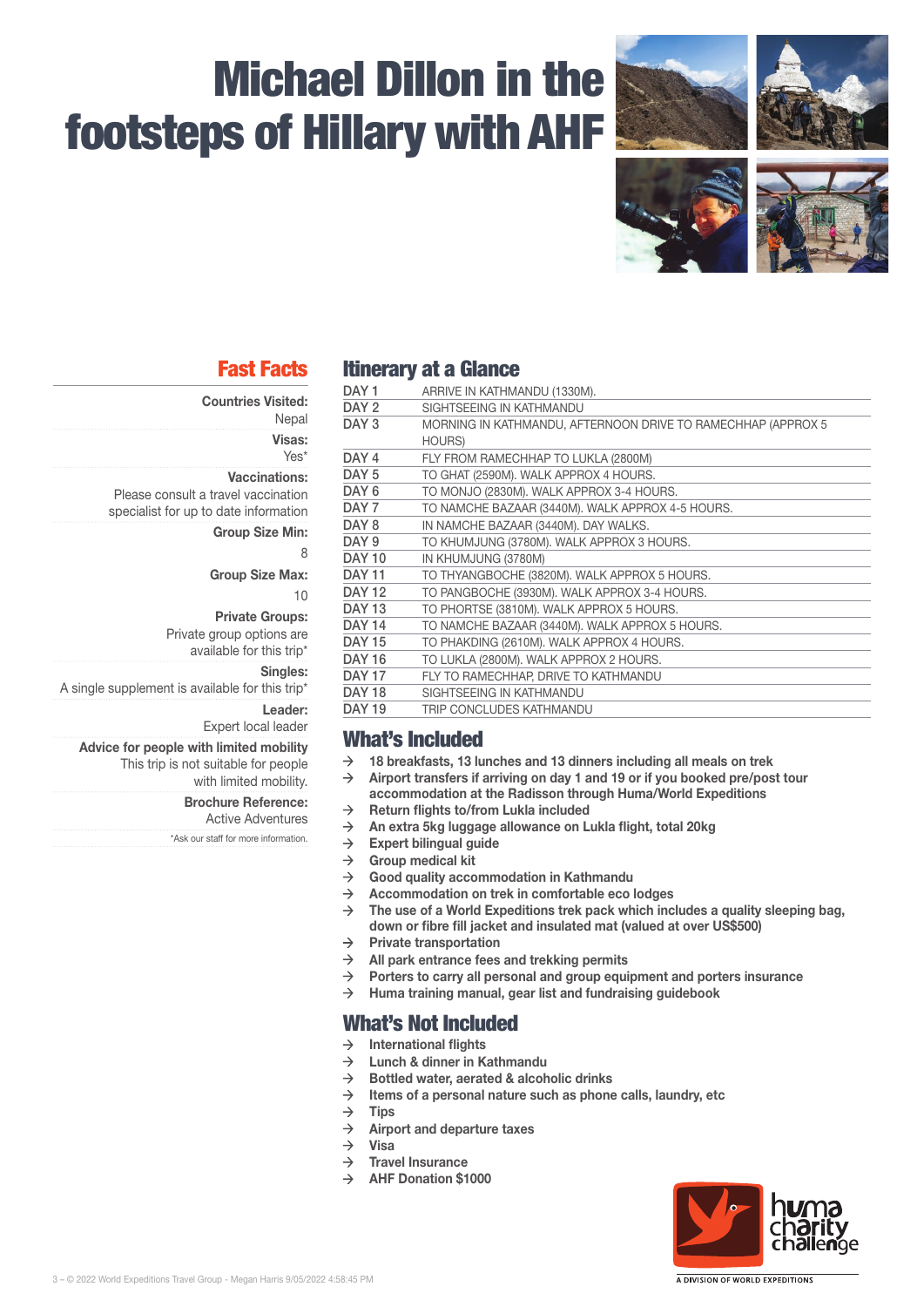

## Responsible Travel

The natural environments that you'll travel through are fragile; the cultures and traditions precious and often the communities we pass through are reliant on tourism. It is our responsibility as visitors to minimise the impact of our presence, protect what is precious and where we can leave a positive impact. Learn how you can do this by downloading the Thoughtful Traveller booklet from our website.

### Trip grading **Moderate**

On a moderate trek physical activity will generally not exceed eight hours in a day, and altitudes generally not exceeding 5,500 metres. On a moderate adventure the physical activity is sustained and travellers should be comfortable with occasional rough terrain. At any stage of a moderate trek you can expect long steep climbs and descents and a wide range of weather conditions. An example of an average day on moderate trek could include several ascents and descents of 500 metres or more, level ground is rare in the mountains. To prepare for a moderate trek you should begin training at least four to five months before your departure. As a guideline, an hour of aerobic exercise three to four times per week would be considered a minimum requirement. The best preparation is bushwalking involving relatively steep ascents and descents. If you can manage a couple of valley floor to ridgeline ascents per bushwalk, albeit with stops along the way, you will cope with a moderately graded trek. Speed is not important, stamina, confidence and continuity are.

## Detailed Itinerary

#### DAY 1 Arrive in Kathmandu (1330m).

You will be met by a representative of World Expeditions and transferred to the luxurious Radisson hotel. Remainder of the afternoon at leisure. A pre-trek briefing will be given around 4.30-5pm where arrangements will be made for the distribution of your kit bag, sleeping bag and down/fibrefill jacket. This evening we will head out for dinner, this is a great opportunity to get acquainted with your fellow group members. Overnight Radisson Hotel or similar. meals: NIL

### DAY 2 Sightseeing in Kathmandu

This is the first of two full days you will have during this trip to enjoy the wonders of Kathmandu. The other full day will be after the trek. Two sightseeing trips are and closer to the time we will decide which we will do prior to the trek and which after. A half day tour of the former capital of Patan (NB to discuss whether Bhadgaon/Pashupatinath would be more interesting), a world Heritage listed site with its famous Durbar Square and myriad of temples reflecting some of Nepal's most exquisite traditional architecture together with the Kings Palace and the Patan Museum, one of the finest in Nepal. We will also incorporate a tour of the former capital of Bhaktapur with its complex of cobblestone streets winding between red-brick houses and a multitude of exquisite temples reflecting the rich cultural ancestry of the Malla Kings who ruled Nepal until the 18th century. The impressive Durbar Square alongside the National Art Gallery and the Golden Gate or Sun Dhoka provide a further dimension to the historic site.

Overnight Radisson Hotel or similar.

meals: B

#### DAY 3 Morning in Kathmandu, afternoon drive to Ramechhap (Approx 5 hours)

The morning is free to explore Kathmandu. A visit to the World Heritage listed Durbar Square with its temples and the Hanuman Dhoka a former palace of the King of Nepal as well heading to the Swayambhunath stupa with its impressive complex of Hindu and Buddhist temples and panoramic views across the Kathmandu valley. If time permits it is also recommended to visit Thamel and browse through Pilgrims or Vajra bookshops before preparing for your departure that afternoon.

This afternoon in our comfortable bus we watch the cultural and scenic delights of Nepal pass before us as we drive across the rolling foothills to the east of the Kathmandu Valley to the village of Ramechhap in order to connect with the flight to Lukla the next day.

Overnight Eco Lodge.

meals: B,L,D

#### DAY 4 Fly from Ramechhap to Lukla (2800m)

From Ramechhap we complete the short flight to the STOL airstrip at Lukla. The airstrip built by Sir Edmund Hillary and his friends to service the Everest Region when he began his work of building schools and hospitals for the Sherpa people. At Lukla we are immediately impressed by the scale of the huge peaks that surround the village, but this is only a foretaste of what is to come. Today we spend a leisurely day in this colourful and busy gateway to the region. There are good coffee shops to relax in and send emails, a Primary school, a water project and Hillary's favourite teahouse to visit and the chance to soak in the atmosphere as the planes, helicopters, local people ,porters and animal trains come and go.

Overnight Eco Lodge.

meals: B,L,D

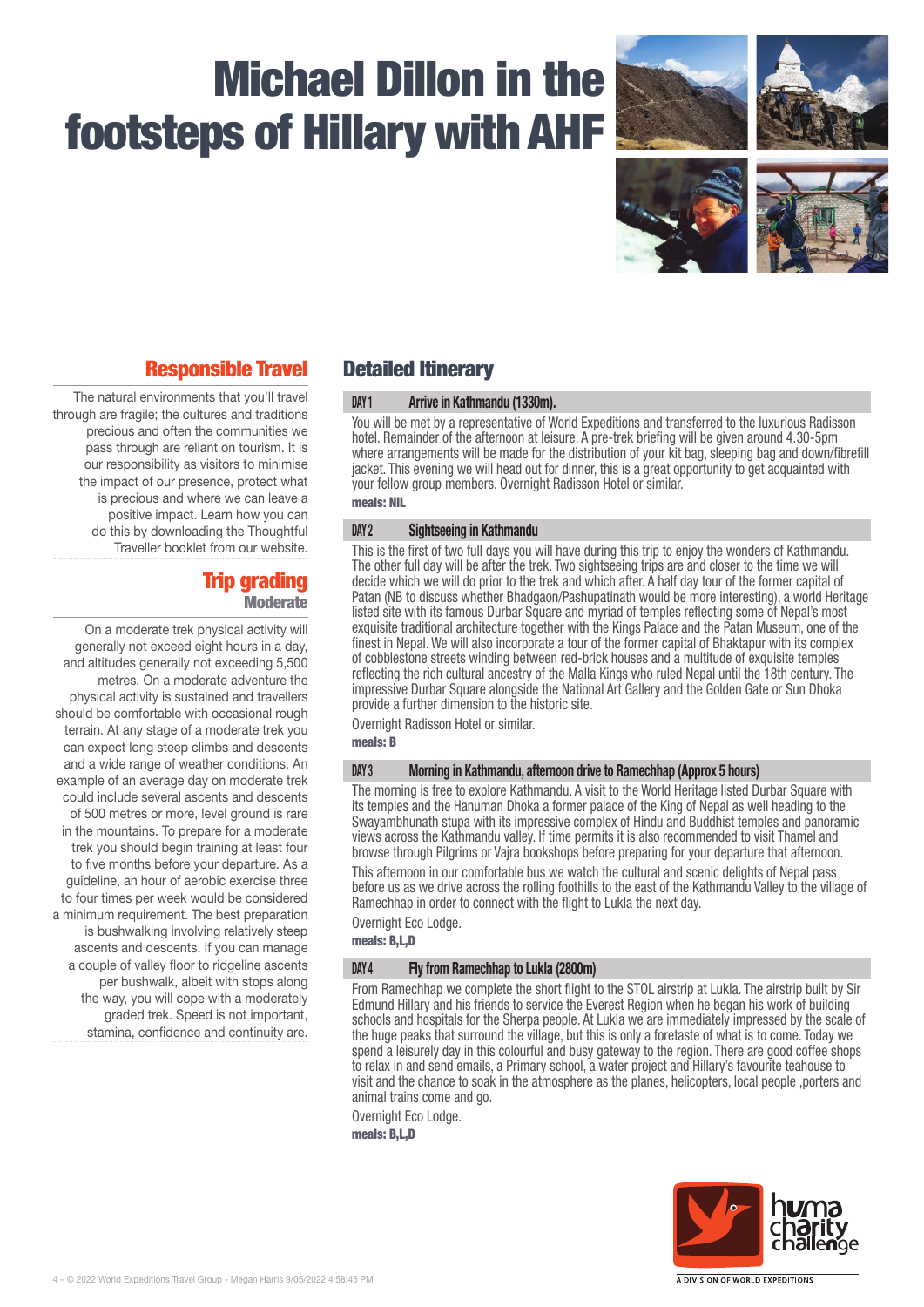

## Adventure Travel

By its very nature Charity Challenges involve an element of the unexpected. In remote and developing countries do not expect standards you are used to at home. Remote areas are sometimes unpredictable and itineraries may be altered. To get the most out of your adventure it is important that you are suitably fit, flexible, positive and eager to take on all the challenges that arise. If you are uncertain about your suitability for this trip we recommend that you speak with your charity representative or one of our team.

## Important Note

These trip notes represent the most current information for this itinerary, and may supersede any other supplied information, including but not limited to the itinerary and price. The itinerary should be seen as a guide only. This itinerary may change at any time due to inclement weather, forces of nature and other circumstances beyond our control.

### DAY 5 To Ghat (2590m). Walk approx 4 hours.

Our crew assemble and we head downhill towards the Dudh Kosi, named "Dudh" (milk) Kosi (river) because of its colour, a raging river that flows from the highest peaks. The broad and well-marked trail meanders around fields of potatoes and buck-wheat while passing through small villages nestled in pine forest. The first village we come to is Chaundrikarka. Here Michael will relate the time he filmed Hillary build the first school which is now the regional high school and the site of the vital Quality Education Teacher Training undertaken by the Australian Himalayan Foundation since 2005. Following our visit we re-join the main trail, passing mani walls adorned with stone tablets, each with the inscription Om Mani Padme Hum which translates to Hail to the jewel in the lotus and is mantra (chant) venerated by Buddhists and Brahmans alike. Buddhists will walk to the left of these Mani Walls and chortens.

Overnight Eco Lodge.

meals: B,L,D

#### DAY 6 To Monjo (2830m). Walk approx 3-4 hours.

We ascend the trail and slowly gain altitude through small settlements, all with tea shops to stop in when so inclined. We pass small groups of donkeys, yaks and dzopko carrying trading goods and trekking gear along the trail. Many of these traders are from the lower Solu Khumbu region where the AHF focuses its development work. There is also the curiosity of identifying the difference between the yak and the dzopko. A dzopko is a yak-cow crossbreed while a yak is a full-blood long haired male, more commonly found at higher altitudes. Spectacular peaks unfold including Kongde Ri (6093 m) and Thamserku (6808 m) as we ascend to Monjo. Overnight Eco Lodge.

### meals: B,L,D

#### DAY 7 To Namche Bazaar (3440m). Walk approx 4-5 hours.

We enter the Sagamartha National Park. The establishment of this national park is a significant attempt to stem the use of fire-wood in the area.. We follow the river course to the confluence of the Dudh Kosi and the Bhote Kosi and cross a spectacular high bridge before commencing our ascent to the village of Namche Bazaar, the Sherpa "capital" of Nepal. It is a long and gradual ascent through forests of pine to a vantage point that offers our first view of Mt Everest. The trailcontinues to meander up to Namche where the sight of this prosperous village spread within a horse-shoe shaped valley opposite the beautiful peak of Kongde Ri is a reward for the morning climb. After lunch you may wish to peruse the Tibetan trader's stalls or the Sherpa shops in search of a bargain. Overnight Eco Lodge.

### meals: B,L,D

#### DAY 8 In Namche Bazaar (3440m). Day walks.

We have scheduled a leisurely day to adjust to the altitude. We visit the Primary school, a Sherpa Museum the National Park Headquarters, and the statue of Tenzing with its spectacular views of the upper Khumbu Valley and the summit of Everest.

Overnight Eco Lodge.

meals: B

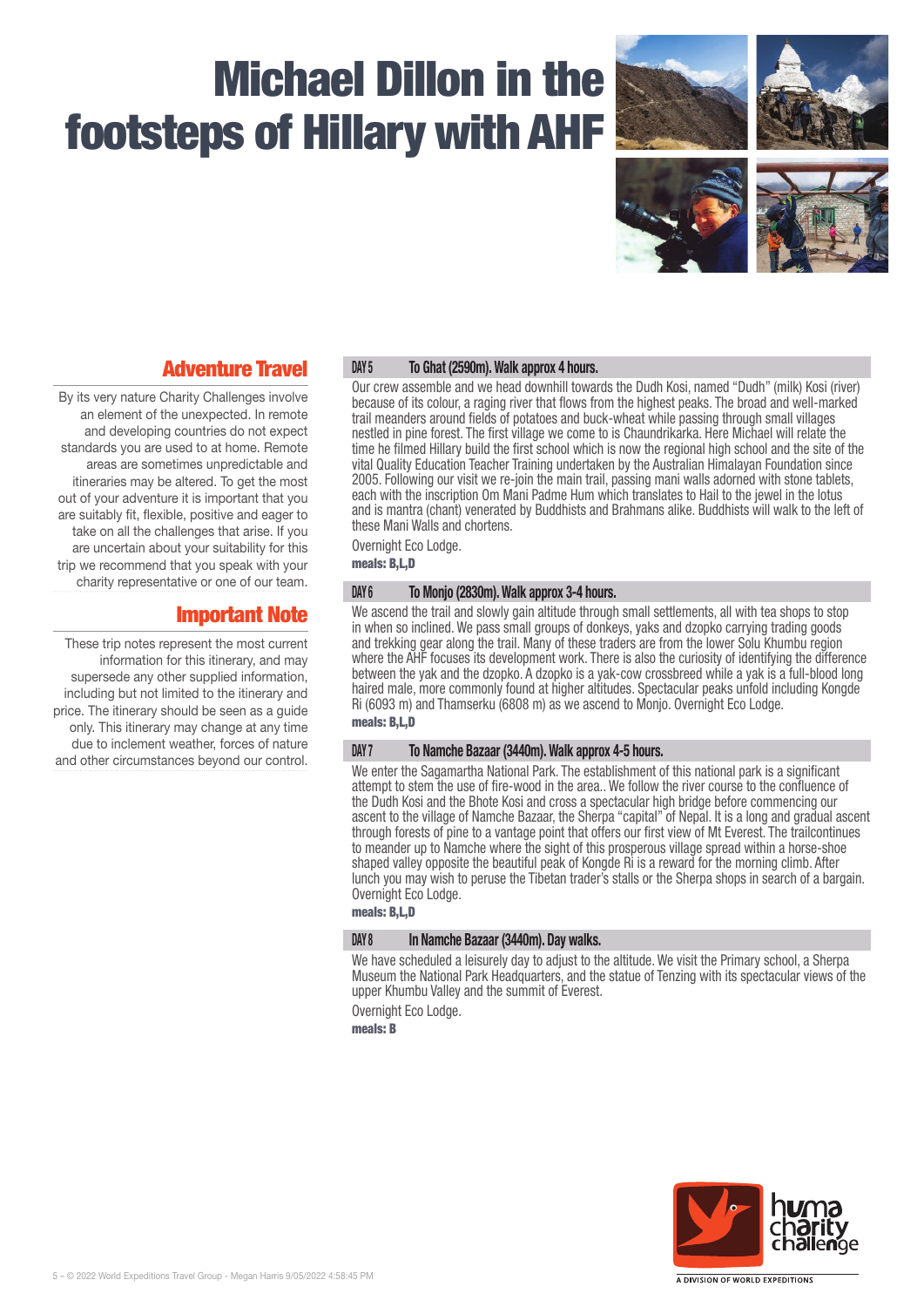

#### DAY 9 To Khumjung (3780m). Walk approx 3 hours.

We slowly rise up to Syangboche airstrip and along the ridgeline towards Everest View Hotel. This quite unforgettable ridge walk has magnificent views of the surrounding mountains including Everest, Lhotse, Thamserku, Khangtega, Ama Dablam and many more. After a break to take in the mountain panorama, we will continue towards Khumjung village. We visit Sir Edmund Hillary's famous "Schoolhouse in the Clouds." This is the first school in the Khumbu region, built in 1961 by Hillary and his team. The school originally opened with only two classrooms but has since expanded to cater for over 350 students of different ages. We will also visit a museum recently established by Hillary's daughter Sarah in the original schoolrooms Hillary constructed. Later that afternoon we wander Khumjung village and look out for the Danphe, the turquoise coloured pheasants that are Nepal's national bird.

Overnight Eco Lodge.

meals: B,L,D

#### DAY 10 In Khumjung (3780m)

This morning we will stroll up to Khunde, Sir Edmund Hillary's spiritual home in the Khumbu. We will visit the house he used to stay in and meet some of his oldest Sherpa friends. We will visit the nearby hospital he built and climb to the nearby ridge where the local people have built shrines to honour Hillary, his wife Louise and daughter Belinda. A rare opportunity to savour one of the most spectacular viewpoints in the region. On our return to Khumjung we will visit Khumjung Gompa and see the Yeti skull Hillary took around the world to check its veracity. The jury is still out on whether yeti exist. However Michael will try to convince us that an apelike creature very similar, by Sherpa descriptions, to the orangutan, could have taken refuge in the then far more extensive forests. This evening we will join the local Sherpa for a screening of Michael's film Beyond Everest. Some will recognise themselves or their friends in it. It is sure to create a great response reflecting why Hillary loved these people.

Overnight Eco Lodge.

meals: B,L,D

#### DAY 11 To Thyangboche (3820m). Walk approx 5 hours.

With the Sherpas sacred mountain to our left and brilliant views of the Everest massive and Ama Dablam at every turn we head up valley, then down to the Dudh Kosi River itself before starting the climb to Thyangboche. Very good chance of seeing Himalayan Thar near the river itself and rhododendruns in the forest as we walk up hill to the Monastery. It's a long well graded path but we already know that the secret is to go very slowly and take in the beauty around us, and we have time for that. Suddenly Thyangboche is upon us, one of the most spectacular of Himalayan settings. In 1989 The monastery was destroyed by fire. And as Sir Eduund Hillary was the driving force behing the magnificant rebuild we will be honoured with a special tour either this afternoon or next morning.

Overnight Eco Lodge.

meals: B,L,D

#### DAY 12 To Pangboche (3930m). Walk approx 3-4 hours.

The sound of morning prayers resonates across the mountains on this very special day. 70 years ago today Sir Edmund Hillary and Tenzing Norgay reached the summit of Everest. This morning at 10.15am, with Everest right there in front of us, we will celebrate in a very memorable way the exact moment they reached the summit. Soon after we will walk up the main Everest trail through ancient rhododendron forests with possible monal pheasant sightings, past the nunnery of Debuche, and delight in many encounters with animal trains and probably climbers returning from their Everest climbs. We overnight in the village of Pangboche, the highest permanent settlement in the Khumbu Valley.

Overnight Eco Lodge. meals: B,L,D

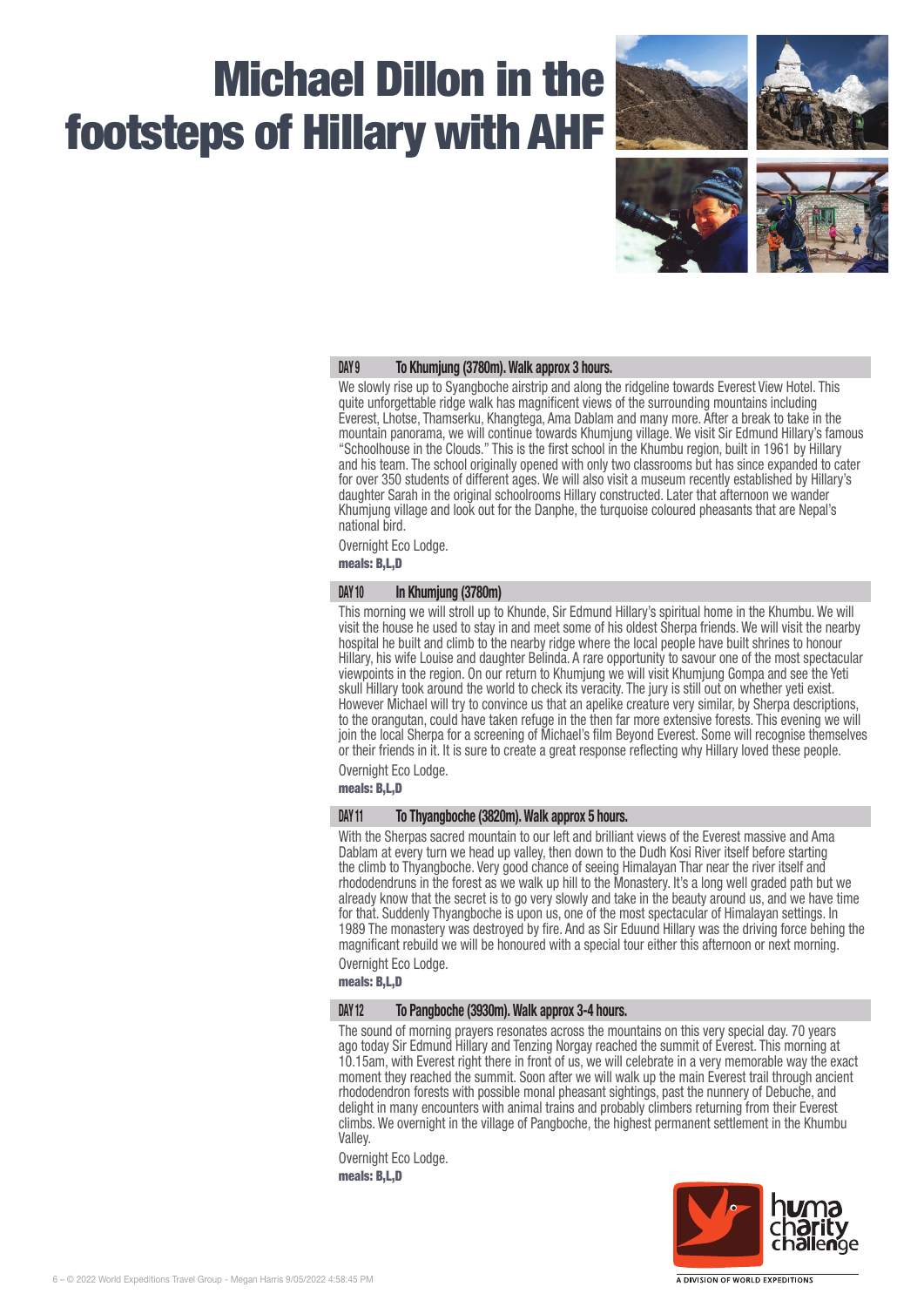

#### DAY 13 To Phortse (3810m). Walk approx 5 hours.

Today we start to head down back valley but we do so in a very scenic way by heading back on the opposite side of the valley with views back to Thyangboche and straight across to the beautiful mountain Ama Dablam. On the way we will see real yaks grazing (not crossbreeds) and very likely Thar and musk deer as well. Our destination is the village of Phortse. Some of the best sherpa climbers come from this village and we will visit the Khumbu climbing centre built by US Climbing legend Conrad Anker and his friends. We will also visit the brand new village water project built largely with Australian Donations by Lakpa Tsering and Dr Jangmoo Sherpa whose NGO is one of the Australian Himalayan Foundations development partners in Nepal.

Overnight Eco Lodge.

meals: B,L,D

#### DAY 14 To Namche Bazaar (3440m). Walk approx 5 hours.

We descend to river level through a beautiful rhododendron filled forest with good views up the Gokyo valley. From the river we ascend to the small settlement of Phortse Thanga and then sidle slowly down the slopes of the sacred peak Khumbila to our old friend Namche Bazar.

Overnight Eco Lodge.

meals: B,L,D

#### DAY 15 To Phakding (2610m). Walk approx 4 hours.

Today we head down the Namche Hill and walk half way back to Lukla stopping overnight in the village of Phakding,home of the largest bridges over the Dudh Kosi River. Overnight Eco Lodge. meals: B,L,D

#### DAY 16 To Lukla (2800m). Walk approx 2 hours.

Retracing our steps along the valley, we pass through a variety of settlements and forests before following a last gradual ascent to Lukla. We savour our final mountain sunset of the trek as we complete this exhilarating journey. Our last evening of the trek is a perfect time to celebrate a successful journey and say thanks to the team, especially the porters who will return to their villages from here.

Overnight Eco Lodge.

meals: B,L,D

#### DAY 17 Fly to Ramechhap, drive to Kathmandu

We board our plane for the early morning flight to Ramechhap before completing the drive back to Kathmandu. The remainder of the afternoon free. Sighting this afternoon or on the following afternoons may include a visit to Bodhnath with time to join the many Tibetan refugees as they complete their kora (circuit) of the world famous stupa. Excellent Tibetan style cuisine including momo's ensure a memorable visit. En route to Bodhnath you may also visit the Pashupatinath temple where the Hindu cremate their dead alongside the sacred Bagmati river. Other suggestions include revisiting Durbar Square or Swayambhunath. There is also an opportunity to visit the recently restored, Swapna Bagaicha or Garden of Dreams, a haven of tranquillity on the corner of Thamel Chowk, while for serious shoppers take a taxi to Baba Mahal Revisited, an upmarket complex of restaurants and art galleries a cut above Thamel.

Overnight Radisson Hotel or similar.

meals: B

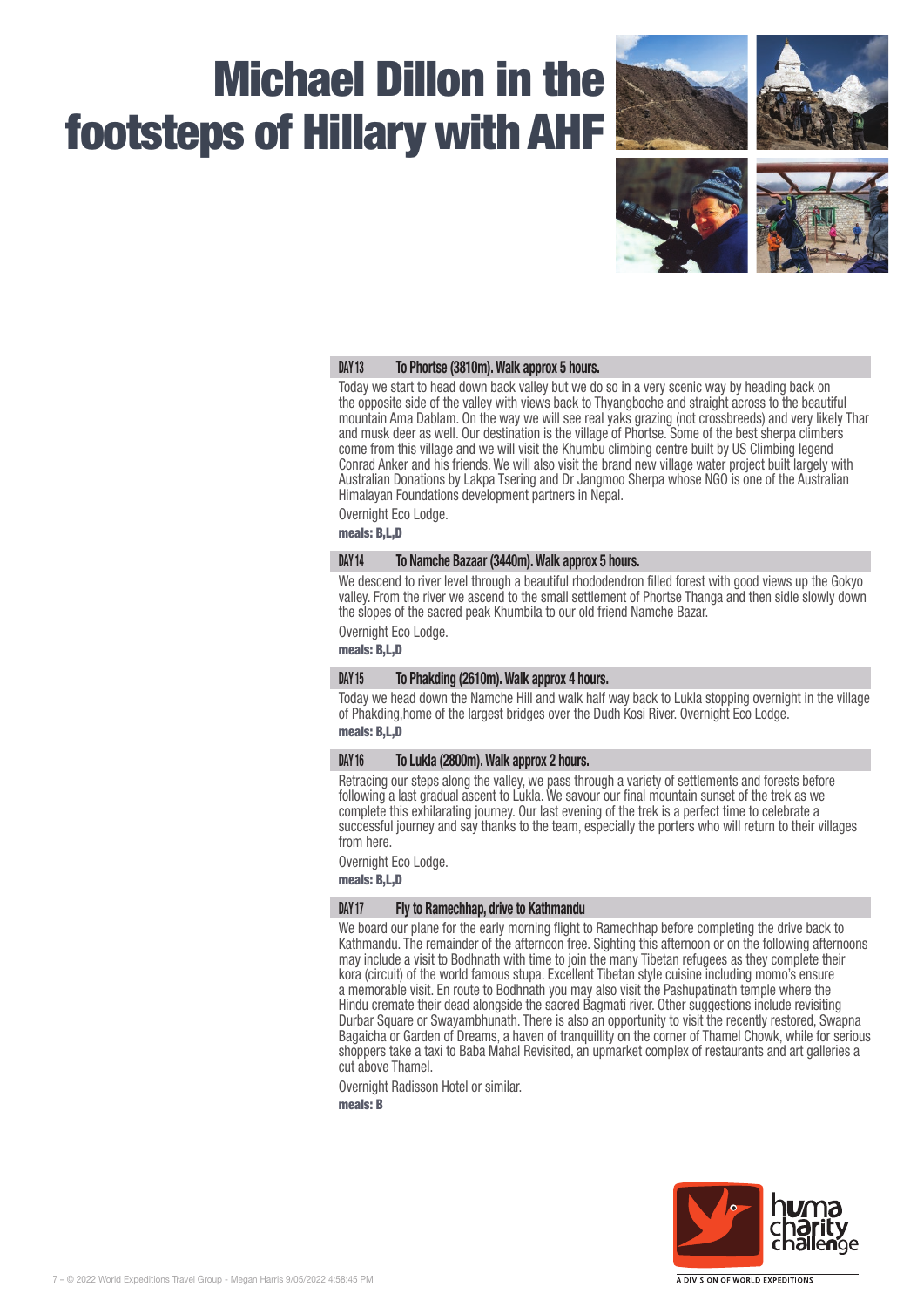

#### DAY 18 Sightseeing in Kathmandu

As mentioned we will spend today doing what we havent yet done based on the following inclusions. Two sightseeing trips are included. A half day tour of the former capital of Patan. Again a world Heritage listed site with its famous Durbar Square and myriad of temples reflecting some of Nepal's most exquisite traditional architecture together with the Kings Palace and the Patan Museum, one of the finest in Nepal. Also included is a tour of the former capital of Bhaktapur with its complex of cobblestone streets winding between red-brick houses and a multitude of exquisite temples reflecting the rich cultural ancestry of the Malla Kings who ruled Nepal until the 18th century. The impressive Durbar Square alongside the National Art Gallery and the Golden Gate or Sun Dhoka provide a further dimension to the historic site.

Overnight Radisson Hotel or similar.

meals: B

#### DAY 19 Trip concludes Kathmandu

After breakfast arrangements cease unless further arrangements have been made. Airport transfers are included for people departing this day.

#### meals: B

This itinerary is subject to change with any modifications in Community regulations as well as Governmental changes and natural circumstances beyond our control.

### Fundraising Support

There are a few different ways you can approach your fundraising:

1. You can fundraise the charity donation by asking friends, family and work mates to support the cause.

2. You may choose to donate the \$1000 as a personal donation.

3. You can fundraise as much as you can and if you don't make it, personally fund the gap to hit your target.

Don't worry. The AHF team will support you to reach your target and make the most of this once in a lifetime opportunity. Once you register via Huma Charity Challenge, AHF will be in touch to help you kick start your fundraising. Huma Charity Challenge will send you a comprehensive Confirmation Kit that includes a Fundraiser's Guidebook, a great resource for fundraising ideas and support.

## Country Information

People from all walks of life are drawn to Nepal to experience the incredible Himalaya. Whether it is witnessing the windswept summits of the world's highest mountains, an early morning visit to a monastery high in the Himalaya, or sipping on a cup of warm Nepali tea with your trekking crew as you watch the sunrise over the mountains, we are sure you will find your adventure in Nepal with World Expeditions inspiring and rewarding. Far from the rush of the modern world, and in the delightful company of our trek crew, you will settle into a daily rhythm in the mountains that is immensely enjoyable. Our dedicated and experienced crew will take excellent care of you, helping you to relax, stay healthy and enjoy the beauty of Nepal. Their warmth and openness will give you an insight into their culture that will add a deeper dimension to your adventure. The camaraderie within your group that gradually develops on the trail, and the unexpected friendships you form with the locals you meet, will be highlights of travelling in this wonderful country.

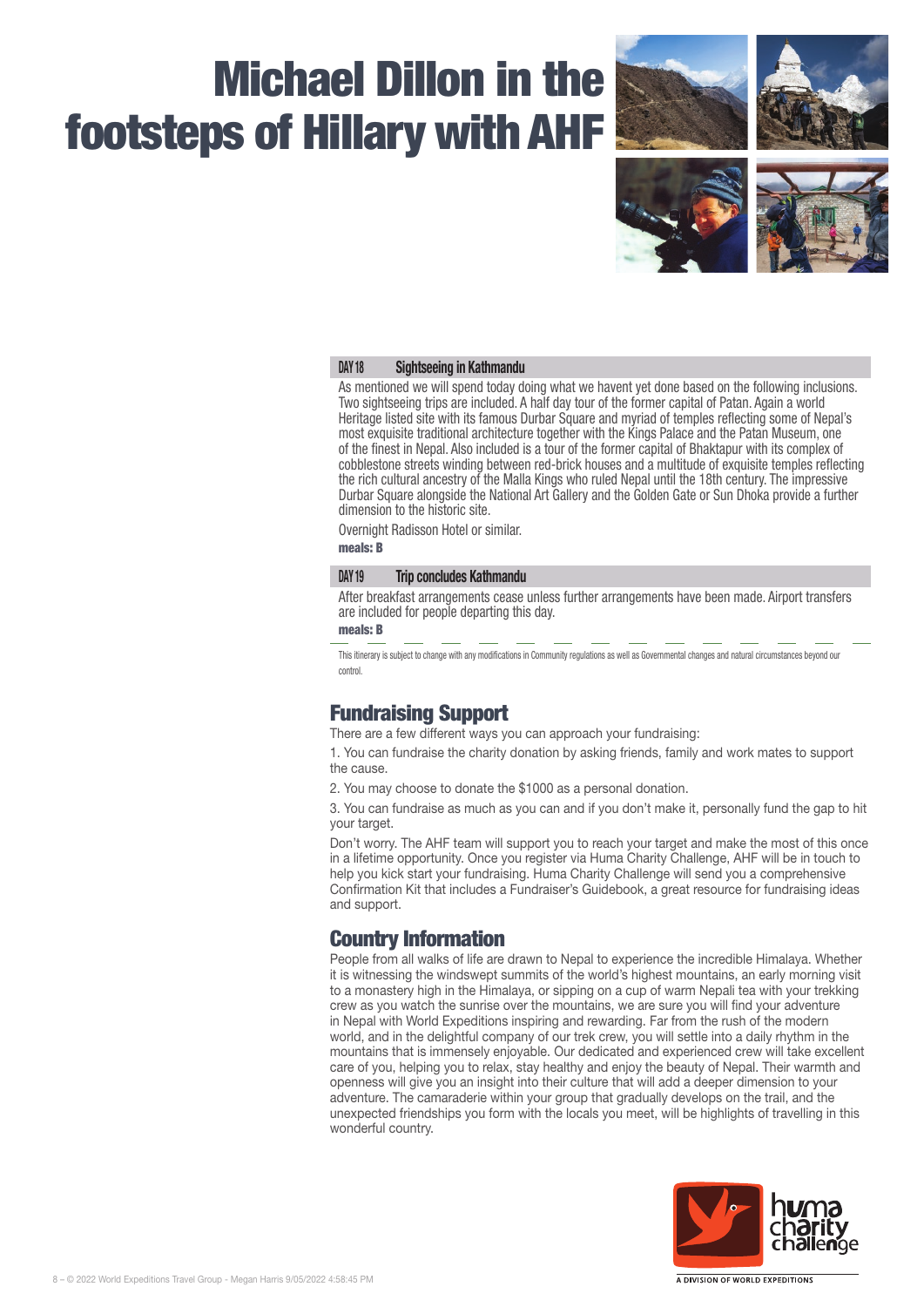

Nepal's population of around 30 million people practice a blend of Hindu, Buddhist and traditional animist religion. While Nepal is a predominantly rural society, with 90% of the population living outside metropolitan areas, Kathmandu is rapidly urbanizing with a population of around 1 million. With over 100 different ethnic groups and languages, and an unparalleled concentration of World Heritage Sites in the Kathmandu Valley, Nepal offers a fascinating cultural tapestry like few places on earth.

## Climate

Our trekking season in Nepal extends from mid‑September to May. However within this period there are clear seasons in the weather. Trekking in Nepal during winter, from December to February, offers cool to mild and clear days with often very cold nights. Occasionally winter storms can bring snow as low as 2500m. In March the cold, dry winter season begins to give way to warmer, spring conditions. Mornings are usually clear with cloud build-up occasionally bringing afternoon rain. Late spring conditions, in May, are generally hot at low elevations and as the clouds build up to the next monsoon which generally begins in June, daily afternoon rainstorms are common. This is a period that generally has clear weather at the higher altitudes and is traditionally a time when mountaineering expeditions commence their ascents. The monsoon creates a rainy season in Nepal, which lasts from mid‑June to mid‑September. During this time the Nepal Himalaya is unsuitable for trekking, with the exception of a few remote valleys. World Expeditions offers treks during this period in Tibet, the Indian Himalayan regions of Kulu, Garhwal & Ladakh, Central Asia and Pakistan, places that are at their best during this time.

The post-monsoon period - From early September the monsoon rain starts to decrease. By mid‑October through to mid‑December the weather is usually stable with mild to warm days, cold nights and clear views. Daytime temperatures can reach 25 ‑ 30 degrees Celsius at lower altitudes and decrease as you gain height. Over 3000 meters the daytime temperatures can vary as much as 10 to 20 degrees Celsius, and may be hotter or colder, depending on whether it is sunny or windy etc. At night at lower altitudes, temperatures do not normally drop much, although as you approach November it does get colder and the days shorter. Up high it can drop sharply at night, from 0 to minus 10 or 15 and more when camped on the ice or snow.

The pre-monsoon period - In March the cold, dry winter season begins to give way to warmer, wetter spring conditions. Mornings are usually clear with cloud build-up bringing occasional afternoon rainstorms. Views of the mountains in the middle of the day and afternoon may often be obscured. Daytime temperatures increase quickly in March with temperatures of up to 30 degrees Celsius and mild nights. At higher altitudes it is similar to the conditions of the post-monsoon period, however there is usually more snow, which has accumulated over the winter period. There are spectacular displays of rhododendrons and wildflowers at this time of year. Late spring conditions ie April and May, are generally hot at low elevations and as the clouds build up to the next monsoon, daily afternoon rainstorms are common.



A DIVISION OF WORLD EXPEDITIONS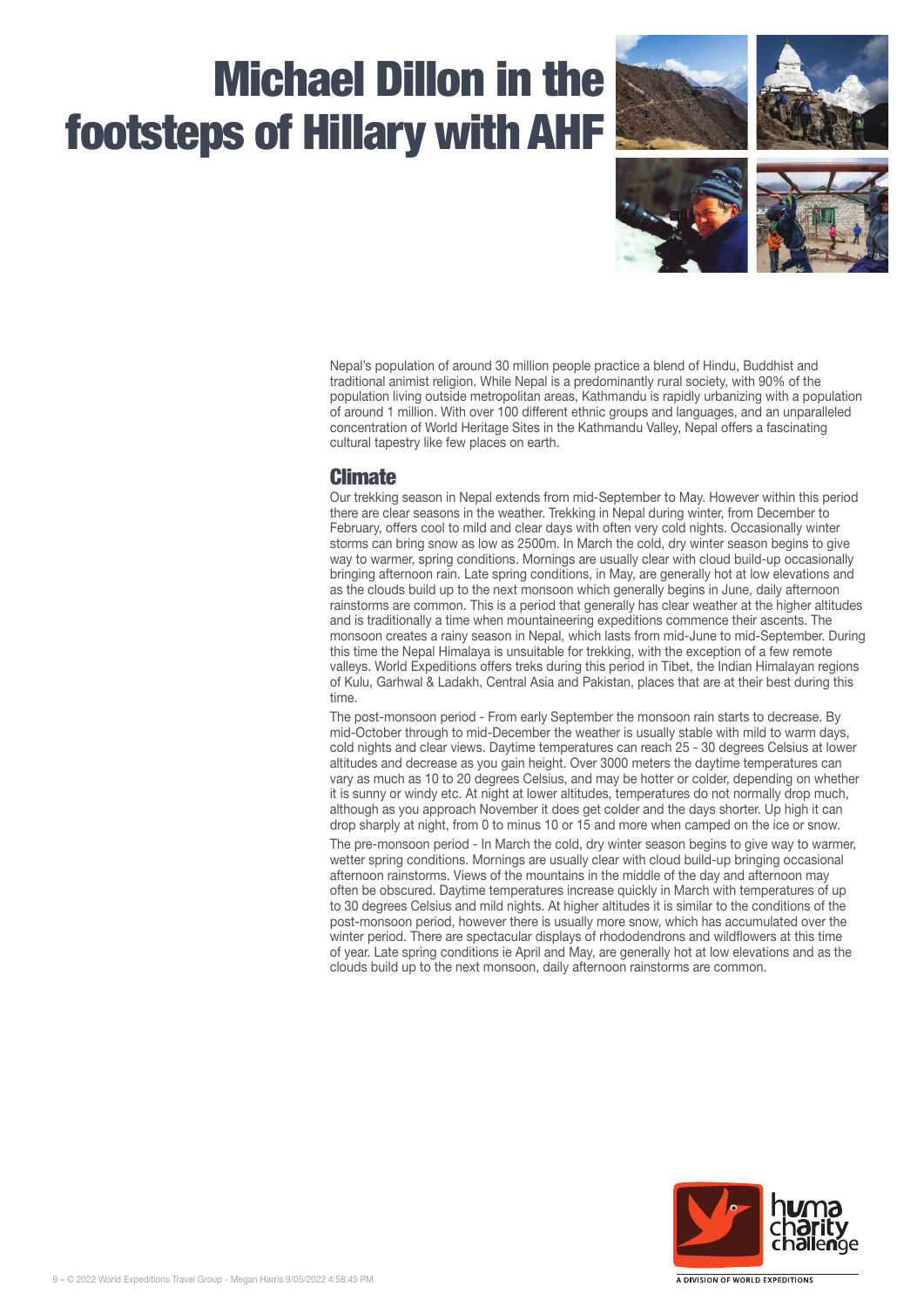

## Mountain Flights

Twin Otter aircraft is the usual mode of transport to and from Lukla. This service is fairly dependable, however in case the flights are cancelled due to mountain weather conditions, World Expeditions will charter a helicopter to ensure you are on schedule for your international flight connections. The helicopters can fly if the visibility is 1500m, while the Twin Otter can fly if the visibility is 5000m as per the Civil Aviation Rules. The cost of the helicopter is payable directly to our Kathmandu office in the event that this service is utilised. US cash, travellers cheques, or credit cards (Visa, Mastercard & American Express only) are accepted. You will be given a receipt upon payment so that you may claim the amount from your travel insurance. The minimum cost will be US\$350 and maximum US\$650 depending on the number of group members. The maximum allowance for checked luggage on these flights is 15kg per person and 5kg for hand luggage. These limits are strictly adhered to so please pack carefully. Please note that approx 5.5kgs of this weight will be taken up by the sleeping bag (2.5kg), down jacket (1.5kg), kit bag (1kg) and sleeping bag liner (0.5kg) that you are provided.

## A Typical Day

You will be woken with a cup of tea brought to your tent around 6:30am, followed by a small bowl of warm water for washing. Before breakfast you pack your gear into your kit bag which is then taken by the pack-animals or porters and will not be available to you until you reach camp that afternoon. After a wholesome breakfast we are usually on the trail between 7.30 – 8am, depending upon the duration and nature of the day's walk. We will walk for around 3-4 hours and then generally break for lunch for about 1 hour. Some of our staff will walk ahead and select a suitable place to stop. The afternoon walk is generally a little shorter and camp is usually reached by around 3.30 ‑ 4.30 pm. Once we have reached our lodge, afternoon tea will be prepared. From then until dinner there is time to rest or explore the surrounding area. Dinner is usually served between 6-7 pm. Remember to bring your headlamp and your water bottles to the dining room so they can be filled with boiling water. Trekking evenings afford some of the best memories of your trek, whether it is talking, playing cards, chatting with the crew or joining in some singing and dancing with the local people. Much of the enjoyment of an expedition is in the journey itself.

## Dietary Requirements

Provided we are advised in advance of your departure we are able to cater for vegetarian diets and can assist with medically recommended diets (allergies and intolerances). Please ensure you discuss your requirements with us well in advance (at least 1 month prior to your trip) to determine whether we can cater to such dietary requirements on your chosen adventure. Please note that options are likely to be limited in very remote locations or alternatives may be more expensive or unavailable. There may be times when those with special requirements may need to provide their own food. We are unable to guarantee a peanut-free or allergen-free trip, and therefore, we strongly encourage that travellers with life-threatening or severe allergies take all necessary medical precautions to prepare for the possibility of exposure. Passengers must travel with all necessary medications for food allergies and be capable of self-administering these medications.

## Accommodation on the Trip

In Kathmandu we stay at the comfortable, well located Radisson Hotel. Whilst trekking we camp at a variety of wilderness camps, our private eco-comfort camps or stay in eco-lodges.

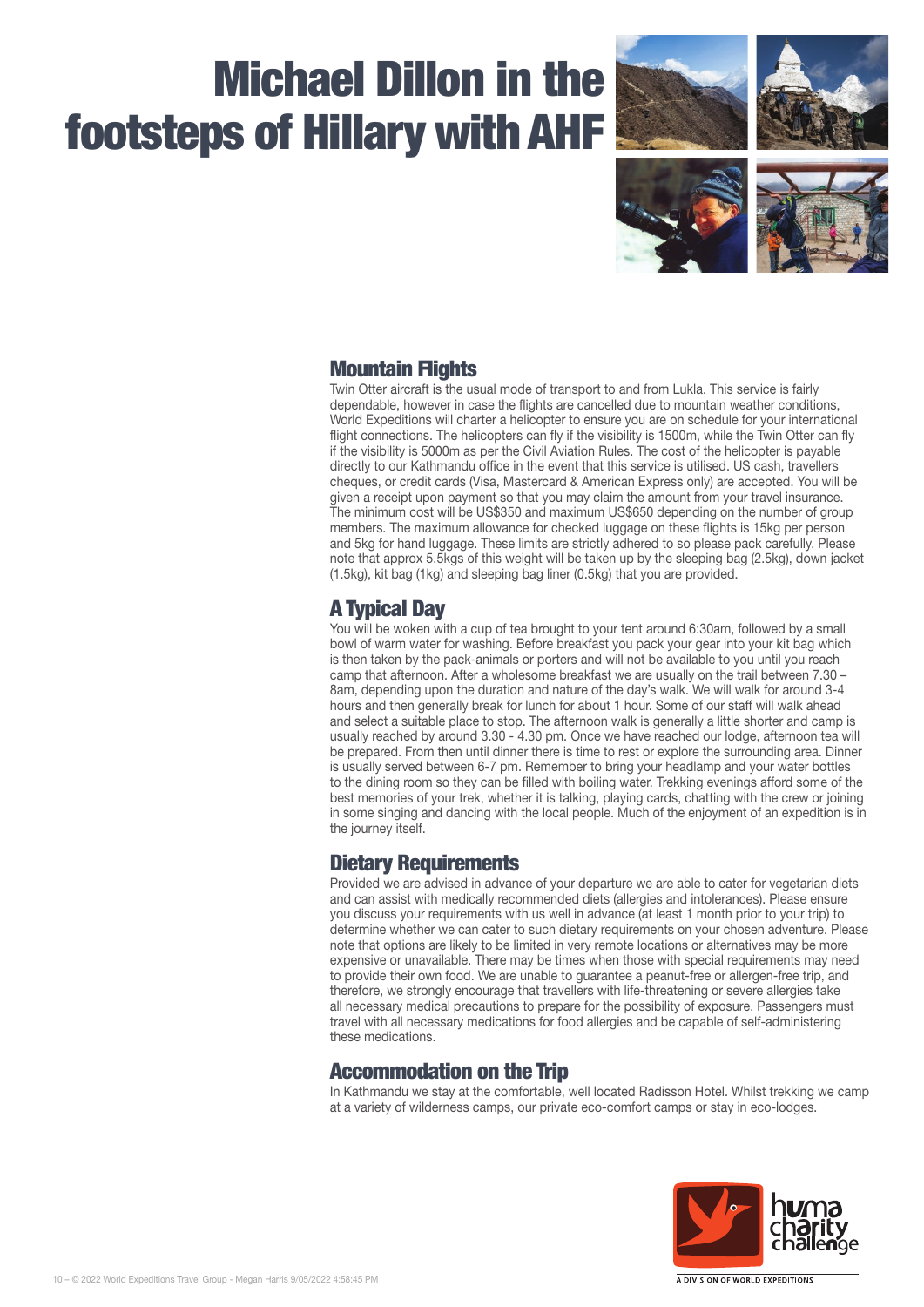

## What You Carry

In your daypack you will need to carry extra warm clothing (depending on the altitude, location and weather), a rainjacket, water bottle, camera gear, valuables and personal items such as sunscreen, lip-eze etc. Porters and mules carry all group gear and your trek pack.

## Equipment Required

Specialist gear required include walking boots and day pack (a comprehensive gear list is provided in the pre‑departure information provided on booking).

## Acute Mountain Sickness

When we ascend above 2500 metres our bodies have to acclimatise to the decreasing amount of the oxygen available. To allow our bodies to adjust we have structured our treks so that you ascend slowly, allowing acclimatisation to occur. However, during the acclimatisation process, you may experience some of the following symptoms.

- Headache
- Tiredness
- Disturbed sleep
- Loss of appetite/nausea
- Shortness of breath
- Cough
- Palpitation
- Swelling of the hands and face

Individuals acclimatise at different rates. Your best strategy is to take your time and drink plenty of water. These symptoms may not indicate the onset of A.M.S. and if you experience them it does not necessarily mean that you should not continue. All our group leaders have extensive first aid training and we urge you to communicate with the group leader at all times should you believe you have any symptoms in order that we can effectively monitor your symptoms. The only cure for Acute Mountain Sickness is to descend.

Please note that your group leader has ultimate responsibility and may ask you to descend if symptoms persist.

## Porter Initiatives

Porter Welfare in Nepal: the Himalaya

Porters are an integral part of the World Expeditions philosophy and style of travel. We take our travellers off-the-beaten track, avoiding the congested trails, to experience our often remote tent-based adventures ... this style of trekking is enabled by porters. When we trek, the entire group ‑ travellers, guides and porters alike ‑ are a team who share the same needs for safety in the mountain environment. Our Himalaya porters receive the following:

\*A good working wage that is regulated by the Trekking Agents Association of Nepal and the Labour Union of Nepal. We pay per their guidelines, which are unionised.

\*We are one of the only trekking companies in Nepal to provide our porters with three meals a day, prepared by our cooks.

\*We are one of the only trekking companies in Nepal to provide our porters with lodging or tents, sleeping mats and blankets.

\*Porters also receive life insurance and income protection insurance.

\*Access to same first aid care that our travellers receive including emergency helicopter evacuation if required.